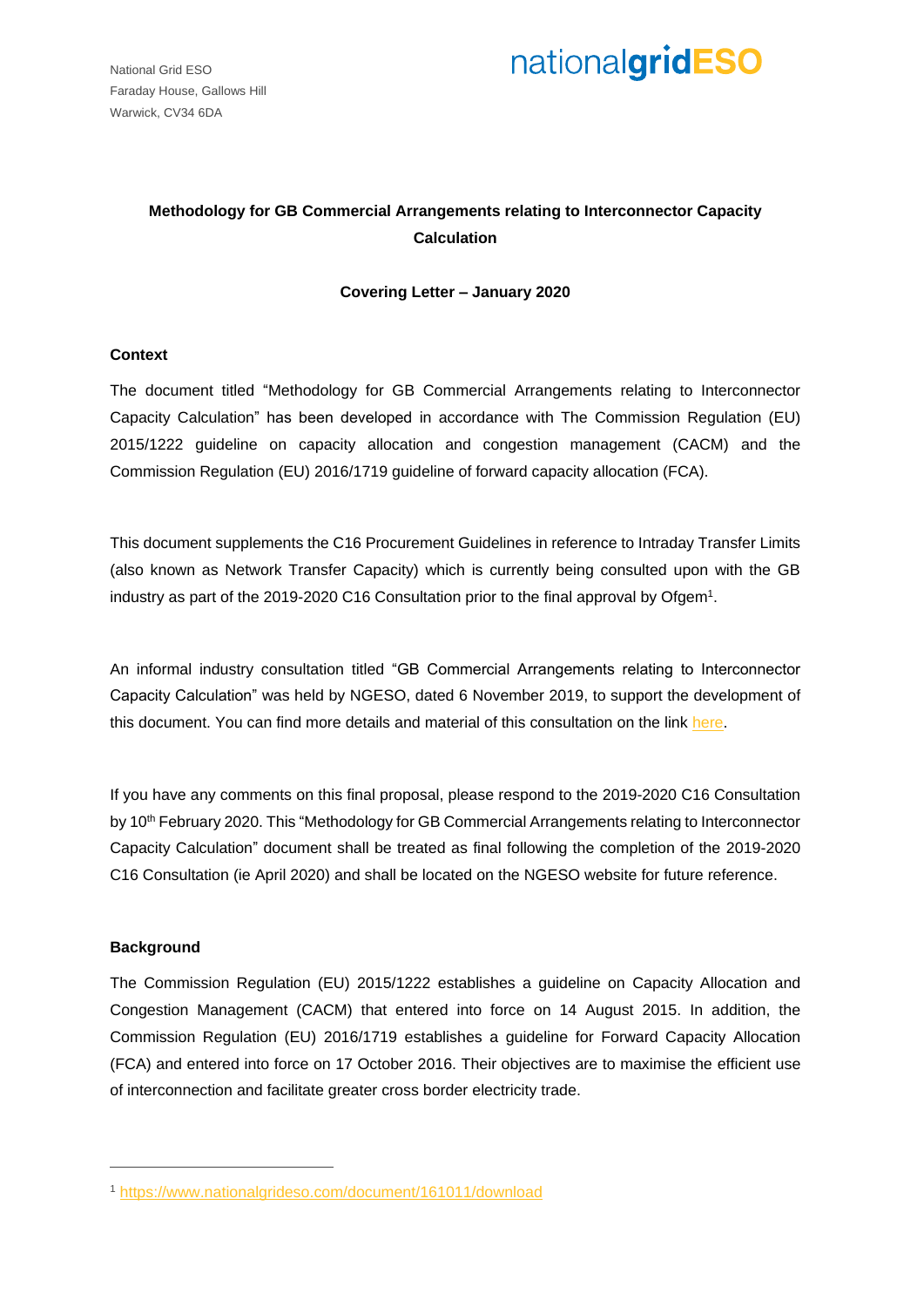Under the Regulations above, TSOs are required to calculate and allocate cross border capacity to market parties. The output of this calculation of the coordinated cross border capacity due to constraints on the Transmission System may be a reduction of the interconnector's Net Transfer Capacity (NTC).

Under the approved Capacity Calculation Methodologies (CCMs), a reduction of NTC could restrict capacity being sold in auctions in various timescales and restrict both unallocated and allocated capacity. 'Unallocated capacity' is the capacity that has not been sold within the interconnector's previous auction whereas 'allocated capacity' is the capacity that has been sold.

One of the existing NGESO's tools to manage interconnector flows called Intraday Trading Limits (ITLs/ NTCs) is the tool most closely equivalent to a reduction of NTC for unallocated Intraday capacity prior to the intraday auction, as illustrated in Diagram 1. For clarity, the coloured box shows the "Unallocated capacity restricted" is the equivalent of ITLs.

Diagram1:

| Timing of NTC             | Impact of NTC                 |                                |
|---------------------------|-------------------------------|--------------------------------|
| Capacity management feeds | Allocated capacity restricted | Unallocated<br>capacity        |
| into Day Ahead auctions   |                               | restricted                     |
| Capacity management feeds | Allocated capacity restricted | <b>Unallocated</b><br>capacity |
| into Intraday auctions    |                               | restricted                     |

While the methodologies under the CCMs specify the process for the coordinated capacity calculation, they are mostly silent on the appropriate commercial treatment of the consequences resulting from the performance of these methodologies. Therefore, the document titled ""Methodology for GB Commercial Arrangements relating to Interconnector Capacity Calculation" was developed to cover the GB commercial arrangements.

Prior to the implementation of the CCM, there is an ongoing need for NGESO to manage interconnector flows and any commercial arrangements that are approved for the CCM will also be applied to the existing interconnector capacity management tools (ie ITLs/NTCs).

For more information on the background to the purpose of this document, please refer to the material to our informal [industry consultation.](https://www.nationalgrideso.com/codes/european-network-codes?code-documents)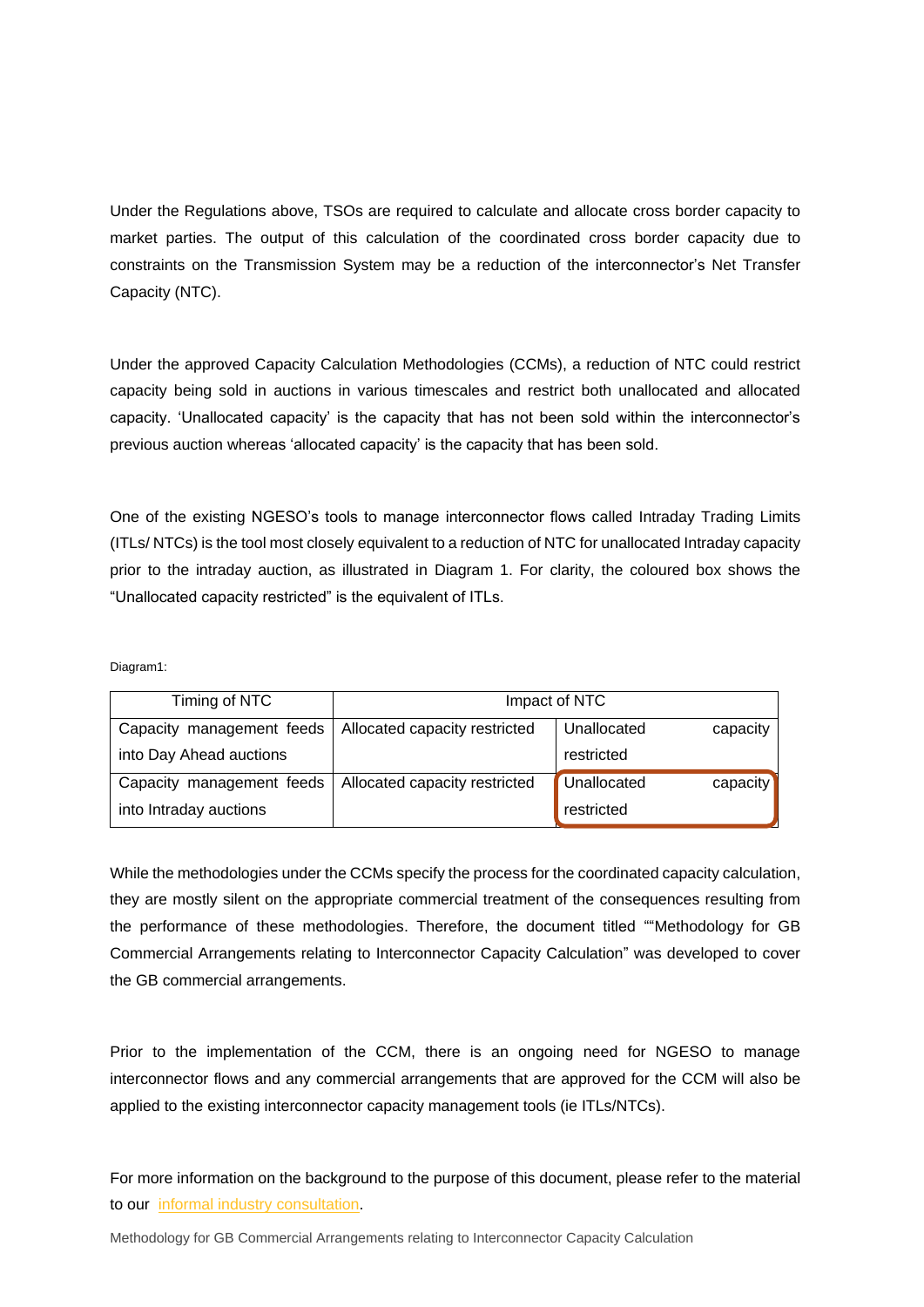### **Final Proposals and Justification**

Following the informal consultation held in November 2019, the recommended final proposals are illustrated in this table below, as well as the justification for each element.

| Timing of ITL/NTC &       | Allocated capacity restricted                       | Unallocated capacity restricted                                                                            |
|---------------------------|-----------------------------------------------------|------------------------------------------------------------------------------------------------------------|
| type of capacity affected |                                                     |                                                                                                            |
| Capacity management       | Loss adjusted, market spread                        | Loss adjusted, market spread                                                                               |
| feeds into Day Ahead      | adjusted for increased scarcity                     | adjusted for increased scarcity by                                                                         |
| (DA) auctions             | by annually approximated<br>discount factor $-$ (1) | annually approximated discount<br>factor $-$ (2)                                                           |
| (i.e. before Day Ahead    |                                                     |                                                                                                            |
| <b>Firmness Deadline</b>  |                                                     |                                                                                                            |
| (DAFD))                   |                                                     |                                                                                                            |
|                           |                                                     |                                                                                                            |
| Capacity management       | Net imbalance charge from                           | Net capacity revenue loss/gain                                                                             |
| feeds into Intraday       | both markets - (3)                                  | calculated from unrestricted                                                                               |
| auctions                  |                                                     | marginal price - (4a)                                                                                      |
| (i.e. after DAFD, before  |                                                     | For 0MW auctions; the annually                                                                             |
| ID auction opening)       |                                                     | calculated, directional, modal<br>marginal price, collared at $\epsilon$ 0.01,<br>capped at €0.50 - $(4b)$ |

### **Justification**

(1) Allocated but un-nominated capacity from the long term going into the DA Capacity Calculation is compensated on a Use It or Sell It (UIOSI) principle, which uses the, loss adjusted, DA market spread as the reference price. NGESO is proposing to use this as a basis for DA NTC payment but with an added calculation step (discount factor) to account for the fact that the restriction being implemented causes the resulting spread to be artificially larger than it would have been the case without any restriction. This is in line with the FCA and Harmonised Access Rules (HAR) principles that take into account the adjustment for the market spread where allocation constraints are applied. The discount factor is an approximation for what is a complex relational algorithm. In an ideal world, this would be modelled using the actual order book for the coupled markets but this has been deemed an inappropriate solution due to complexity and cost. To fairly approximate this effect, an annual assessment will be done on sample data to model the relationship\*. Additionally, a contractual clause will need to be applied to outline the consequences for the extreme scenarios where market coupling fails to converge either due to IT failure or extreme market events.

Methodology for GB Commercial Arrangements relating to Interconnector Capacity Calculation \*it is expected that this will be modelled as a dynamic discount such that an NTC reduction of X% will equate to a discount of Y% on an appropriate sliding scale. To determine this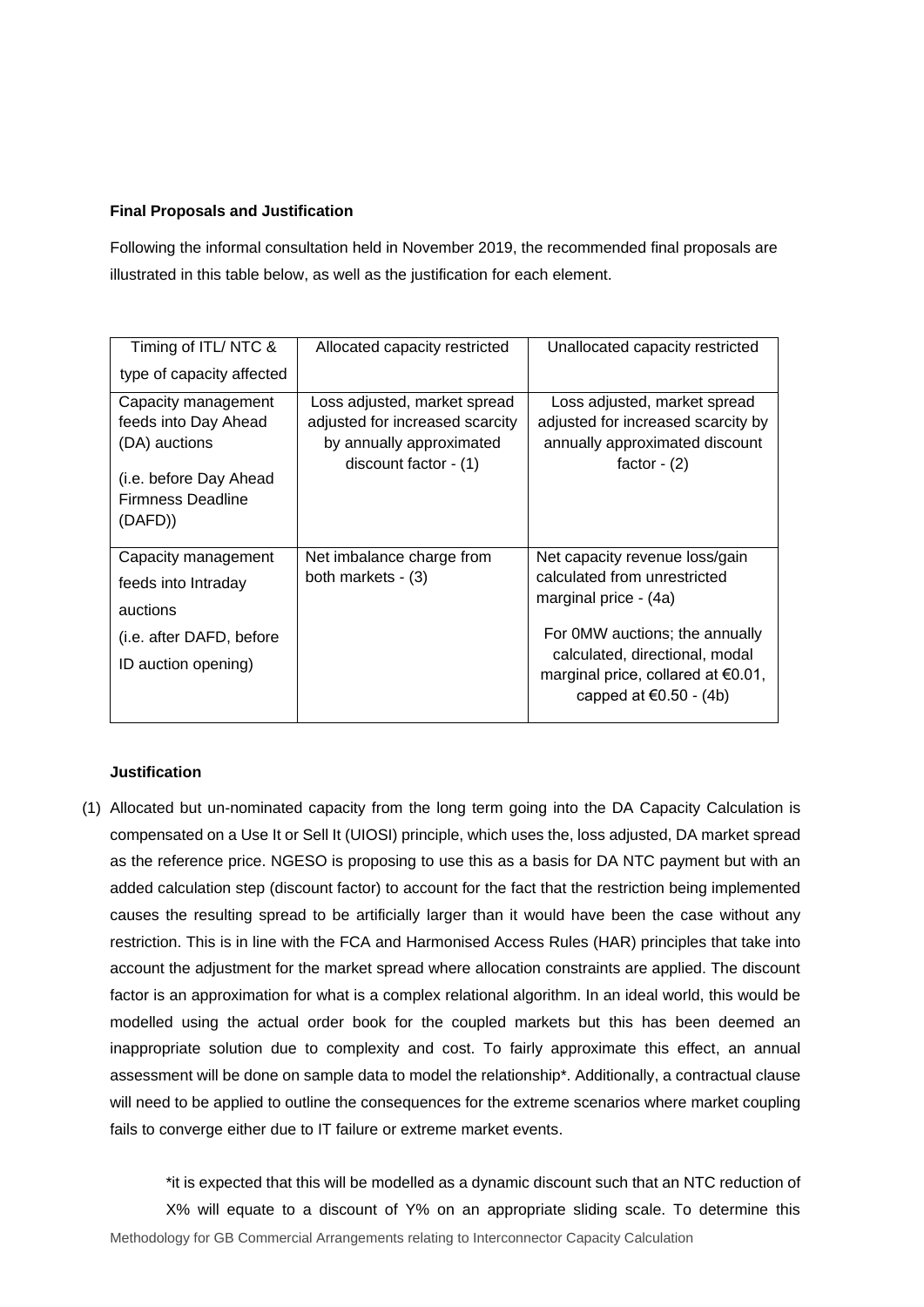relationship, 20 market periods (with no active restriction) will be chosen at random from the previous year and the Nominated Electricity Market Operator (NEMO) will provide the resulting clearing price for a range of different capacities in order to approximate the relationship. Views are sought on whether the discount factor is determined on a national GB, a member state or per interconnector basis.

- (2) Whilst this capacity was un-allocated prior to the Firmness Deadline, it still has an opportunity value at the day ahead stage, therefore the payment should be the same calculation as for (1).
- (3) If the resulting outcome of an NTC impedes on the final allocated capacity (i.e. an indicated or nominated flow is not delivered) then these flows must still be considered financially firm and the net accrued imbalance in both markets as a result of being long or short is compensated.
- (4) If at this stage, there is remaining capacity (un-allocated) then the implicit market has not valued it on the assumption that it would not generate any additional social welfare and therefore value to the end consumer. If an NTC only impinges on this, then we must try to reflect its lost value fairly. The resulting value of this capacity may still end as £0.00 but also in other cases may be worth something to the speculative market in the form of an option, in case market prices move sufficiently to then value this capacity later. As the capacity is auctioned explicitly, on a pay-as clear basis, it seems a reasonable assumption that the bid curve can be used directly as an indication for its marginal value.
	- (4a) Therefore, to try and value this 'lost option' we can read its 'potential' (i.e. under a no restriction scenario) clearing price from the bid curve itself.
	- (4b) This theory does not extend to 0MW auctions (i.e. the effect of the NTC is that 0MW are available to be sold) as there is no bid curve. Therefore, an alternative mechanism is proposed to try to account for this 'lost option' value, again to be approximated on an annual basis with sensible caps. This is to represent the most commonly applied value to said capacity in each direction.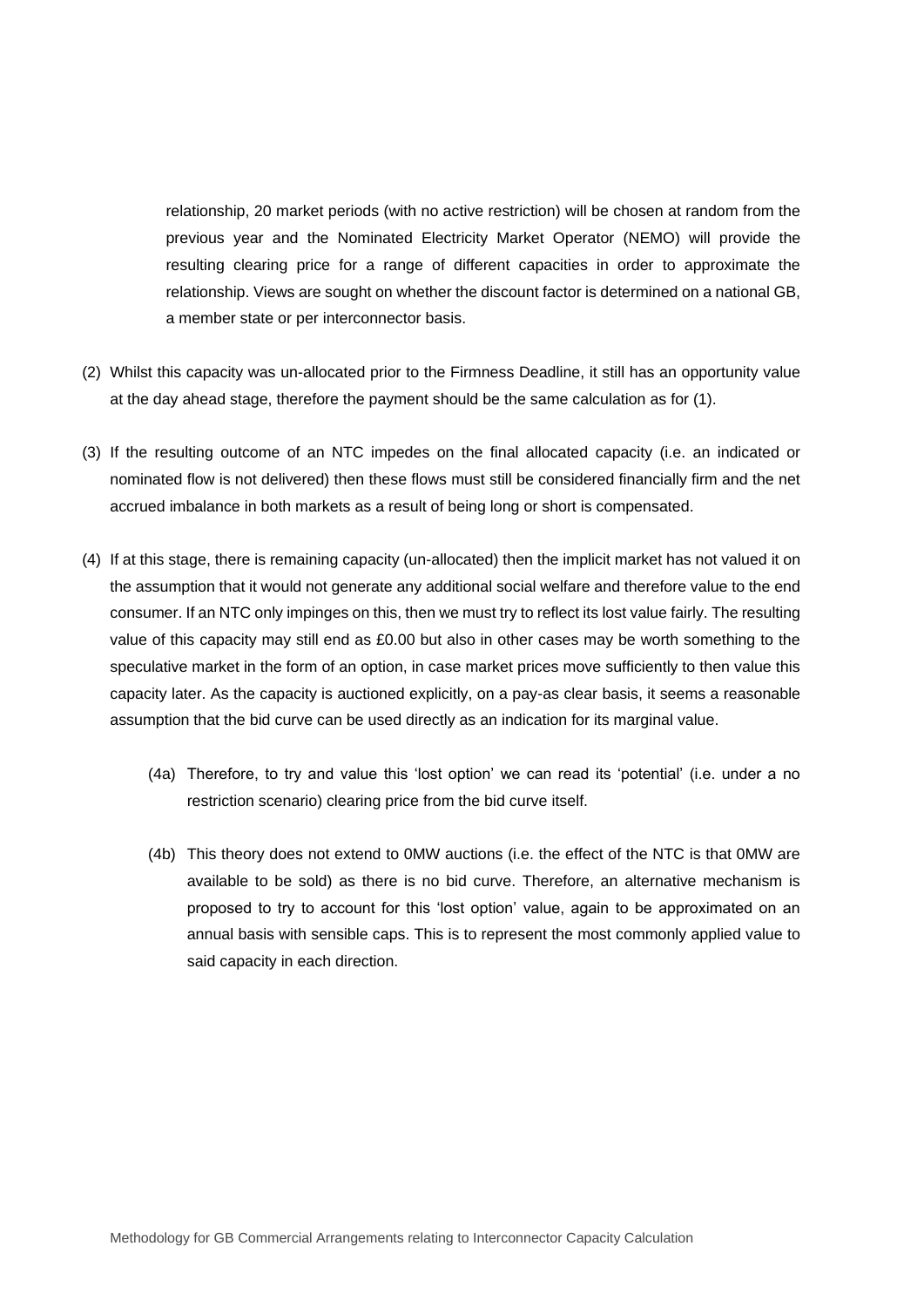**Methodology for GB Commercial Arrangements relating to Interconnector Capacity Calculation** 

January 2020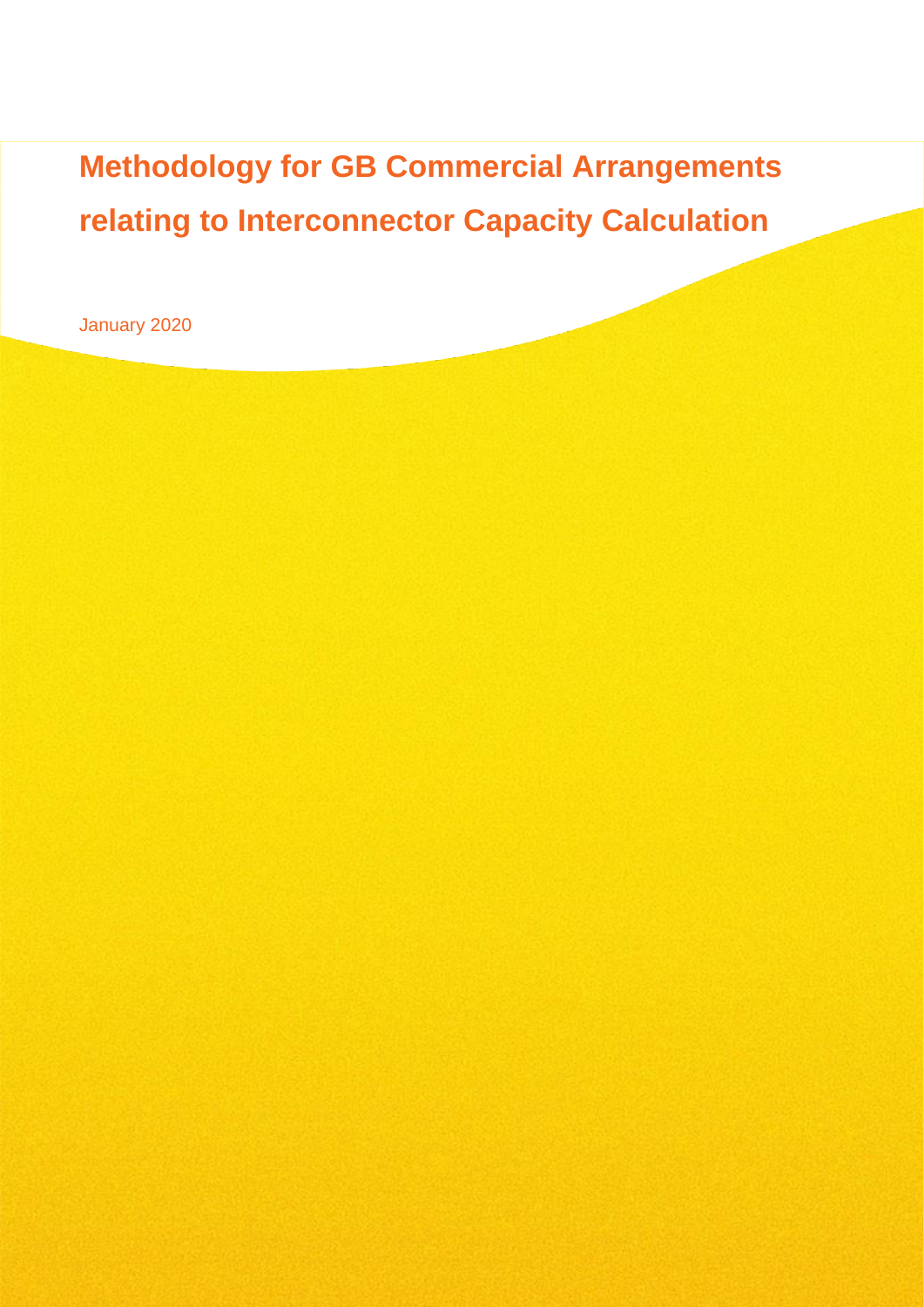# **Contents**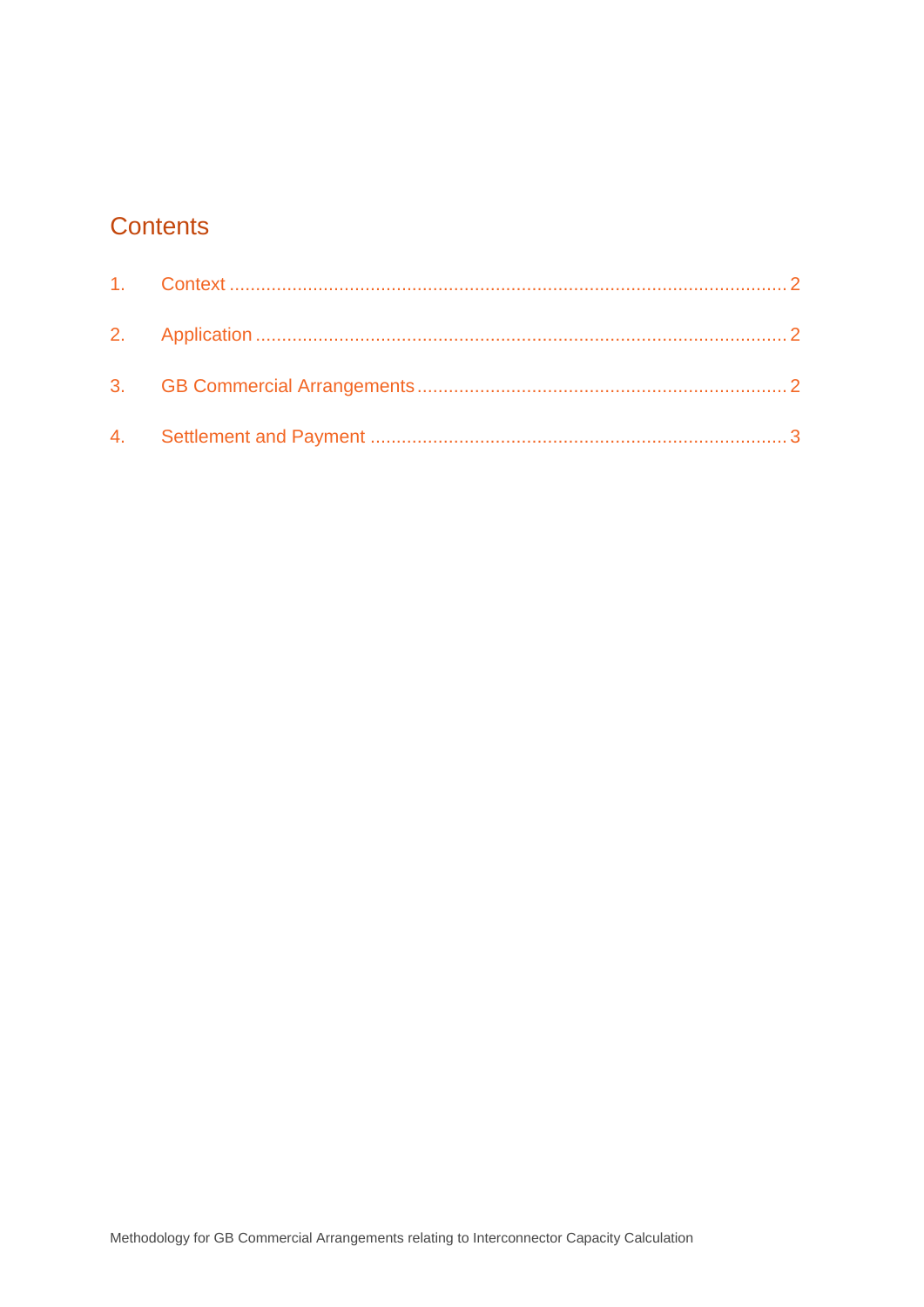# <span id="page-6-0"></span>**1. Context**

This document outlines the GB Methodology for GB Commercial Arrangements relating to Interconnector capacity calculations.

# <span id="page-6-1"></span>**2. Application**

The commercial arrangements in this document should be applied to:

- All interconnector projects that are connected to the GB transmission system;
- Existing and new interconnectors;
- Capacity calculations are made both before and after the Day Ahead Firmness Deadline (DAFD).

# <span id="page-6-2"></span>**3. GB Commercial Arrangements**

The GB commercial arrangements shall be based on the following principles:

- Any commercial arrangements are between the Interconnector and National Grid Electricity System Operator (NGESO). For the avoidance of doubt, this does not cover the arrangements between the interconnector and the holders of transmission capacity through the interconnector capacity auction processes;
- To ensure cost neutrality, payments to interconnectors for reduction to:
	- $\circ$  Allocated capacity must only reflect the cost of remunerating transmission capacity holders;
	- o Unallocated capacity must reflect the likely cost to the interconnector, as compared to a scenario where the action had not been taken.
- Any payments should consider that interconnectors may generate income through a reduction in capacity (e.g. as capacity becomes scarce this may increase the price of capacity and congestion income may increase). This may result in interconnectors paying rather than receiving payments;
- Any applicable payment must only cover the volume of Intraday Trading Limit (ITL) / Net Transfer Capacity (NTC) capacity reduction from the direct instruction of NGESO at that time;
- No payment shall be due if the capacity reduction is the result of factors outside the GB National Electricity Transmission system (NETS) (e.g. reduced availability of the interconnector circuits or constraints in the connecting European grids by the other EU Transmission System Operators (TSOs)). In the case of loss of access resulting from the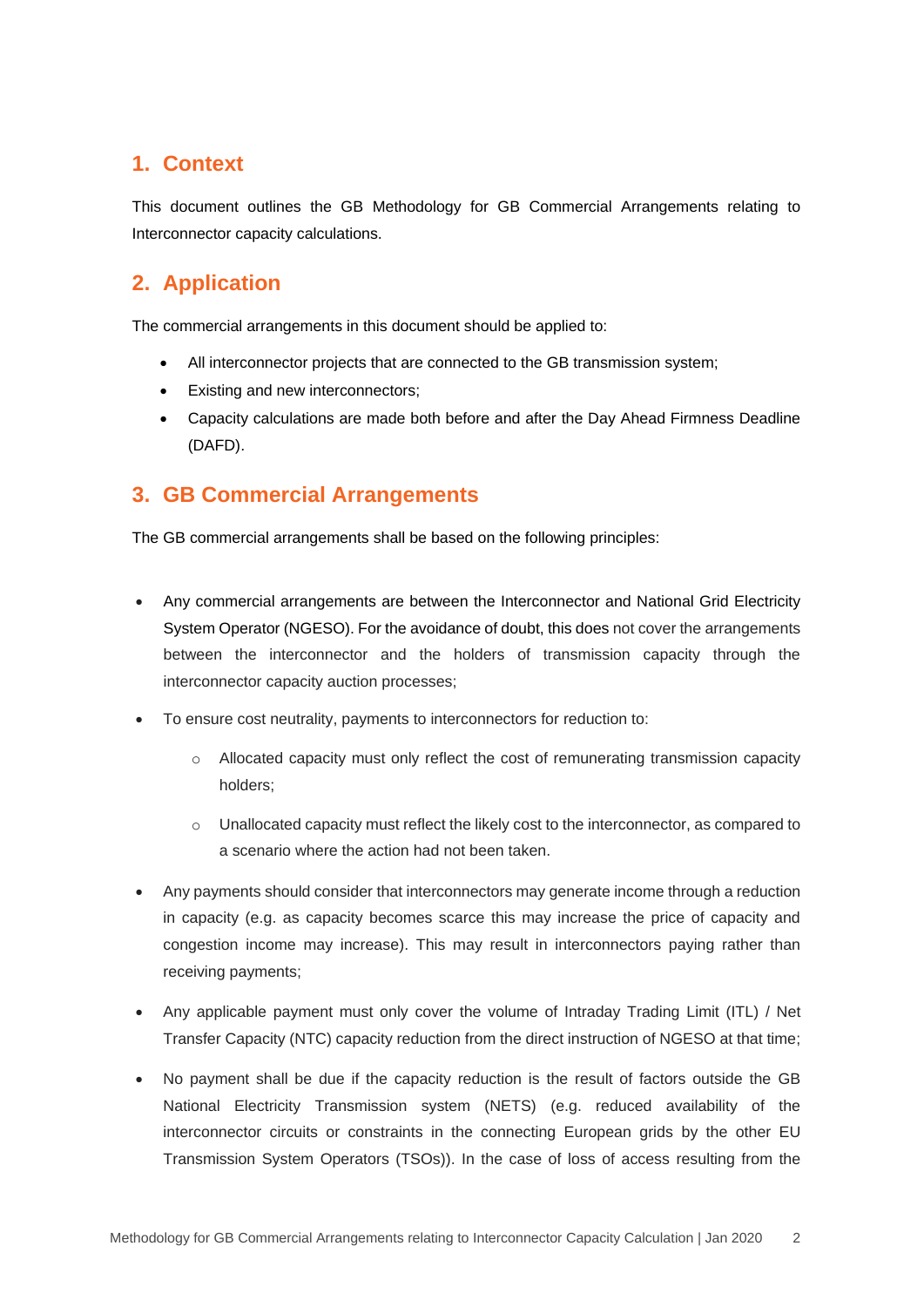interconnector's assets (such as a trip by the interconnector), there should be no compensation to the interconnector via this mechanism;

- Ex-ante capacity reductions resulting from planned maintenance or works on the NETS shall not result in any compensation between the NGESO and the interconnector owner if the Bilateral Connection Agreement (BCA) for that interconnector describes a reduction of the Transmission Entry Capacity (TEC) for that specific planned outage condition;
- A reduction of capacity can only be paid once; and should the NTC be restricted by two TSOs simultaneously, a sharing methodology should be agreed amongst TSOs to prevent over compensation from both System Operators (SOs).

The diagram below illustrates the GB commercial arrangements for each of the different categories that capacity is restricted under the methodologies outlined in the Day Ahead and Intraday Capacity Calculation Methodology's (CCMs).

| Timing of ITL / NTC &                                                         | Allocated capacity restricted                                                                                   | Unallocated capacity restricted                                                                                 |
|-------------------------------------------------------------------------------|-----------------------------------------------------------------------------------------------------------------|-----------------------------------------------------------------------------------------------------------------|
| type of capacity affected                                                     |                                                                                                                 |                                                                                                                 |
| Capacity management<br>feeds into Day Ahead<br>auctions<br>(i.e. before DAFD) | Loss adjusted, market spread<br>adjusted for increased scarcity<br>by annually approximated<br>discount factor. | Loss adjusted, market spread<br>adjusted for increased scarcity by<br>annually approximated discount<br>factor. |
| Capacity management                                                           | Net imbalance charge from                                                                                       | Net capacity revenue loss/gain                                                                                  |
| feeds into Intraday                                                           | both markets.                                                                                                   | calculated from unrestricted<br>marginal price.                                                                 |
| auctions                                                                      |                                                                                                                 |                                                                                                                 |
| (i.e. after DAFD, before                                                      |                                                                                                                 | For 0MW auctions; the annually                                                                                  |
| ID auction opening)                                                           |                                                                                                                 | calculated, directional, modal<br>marginal price, collared at $\epsilon$ 0.01,<br>capped at $\epsilon$ 0.50     |

## <span id="page-7-0"></span>**4. Settlement and Payment**

Payments between the interconnectors and NGESO will only commence when there is an agreed bilateral agreement between the interconnector and NGESO, that is in line with the arrangements and principles within this document (tilted "Methodology for GB Commercial Arrangements relating to Interconnector Capacity Calculation"). The detail of the settlement and payment arrangements shall also be outlined in each parties' bilateral agreements.